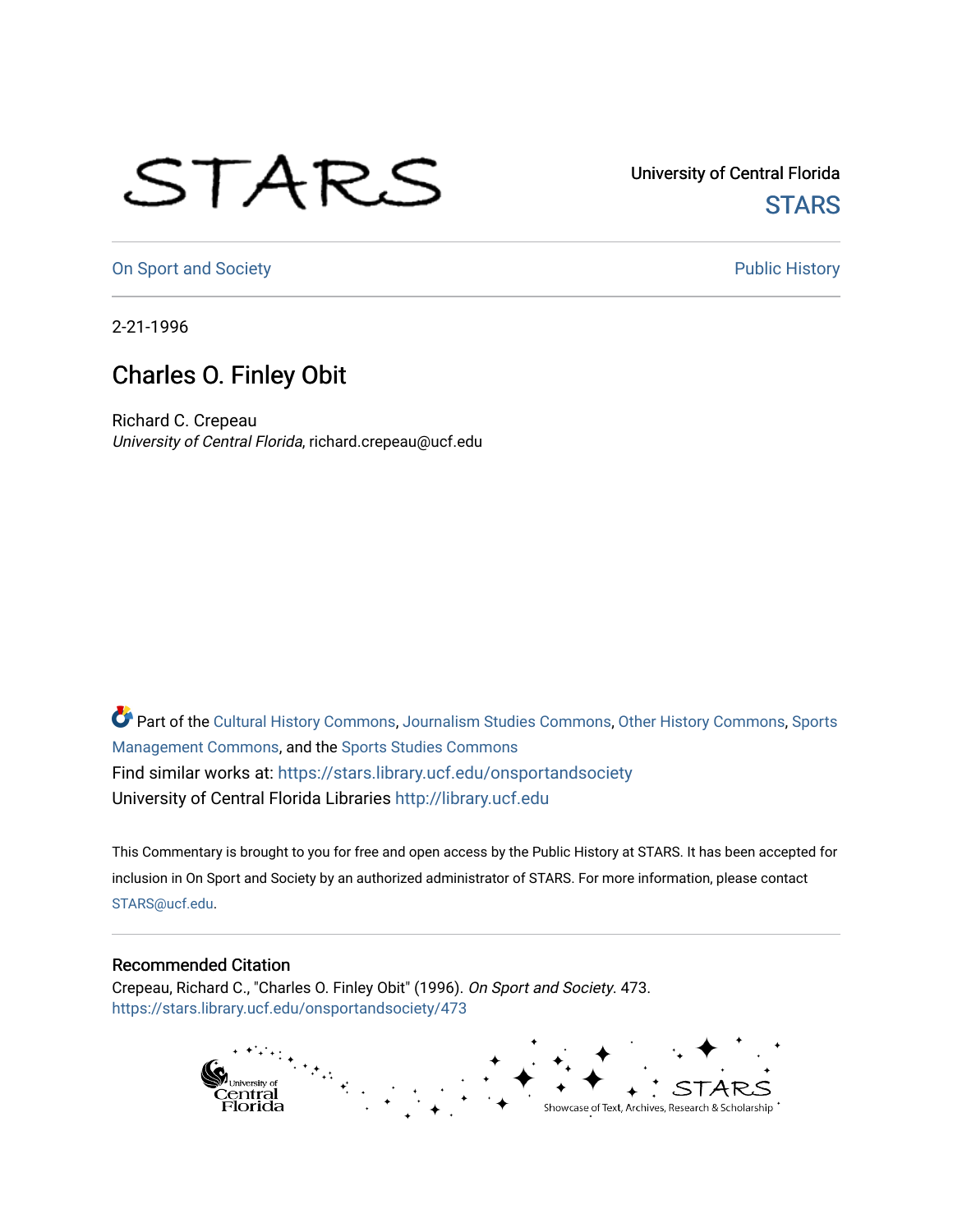## SPORT AND SOCIETY FOR ARETE February 21, 1996

Outrageous. Brilliant. Ignorant. Arrogant. Tasteless. Farsighted. Reactionary. Hilarious. Maddening. Mindless. Creative. Innovative. Destructive. He was all of these. And on Monday when I heard the announcement of his death, I was reminded of how much I enjoyed and how much I was disgusted by Charles Oscar Finley owner of the Kansas City-Oakland Athletics of the American League.

Charles O. Finley made his money writing insurance for doctors. By the mid-1950s he was a multi-millionaire and like so many frustrated major leaguers who get rich, he decided to buy a major league baseball team. When he purchased the Kansas City Athletics in 1960 they were known for their futility, and without expectations he could do whatever he wanted with them. And he did.

Finley began the practice of marketing baseball as entertainment much to the dismay of the purists who still regarded Yankee Stadium as one of America's holy places and Lou Gehrig as a martyr and saint. In 1963 Finley introduced colorful uniforms, the now familiar gold and green. Behind home plate a rabbit popped out of ground to deliver new baseballs to the umpire. Out beyond the fences on the grassy slopes were the sheep and goats, they too sporting the green and gold, while mowing the grass in nature's way. There was even a mule named "Charley O" who was the team mascot and often traveled with his namesake.

In 1968 he took his team from Kansas City to Oakland and within four years he built a championship team, and one of the greatest baseball teams in the post-war period. And make no mistake about it, this was Finley's creation, as he was both owner and general manager of the team now called the A's rather than the Athletics.

The A's championship teams of 1972, '73, and '74 were built largely from the draft and trades at the lower levels. They were built without big money or free agency. Charley O assembled Reggie Jackson, Catfish Hunter, Vida Blue, Blue Moon Odum, Ken Holtzman, Rollie Fingers, Sal Bando, Joe Rudi, Bert Campaneris, Dick Green, Gene Tenace, and many others who made the A's dynasty.

Like their owner the players too were unpredictable and controversial. They brought long hair and facial hair to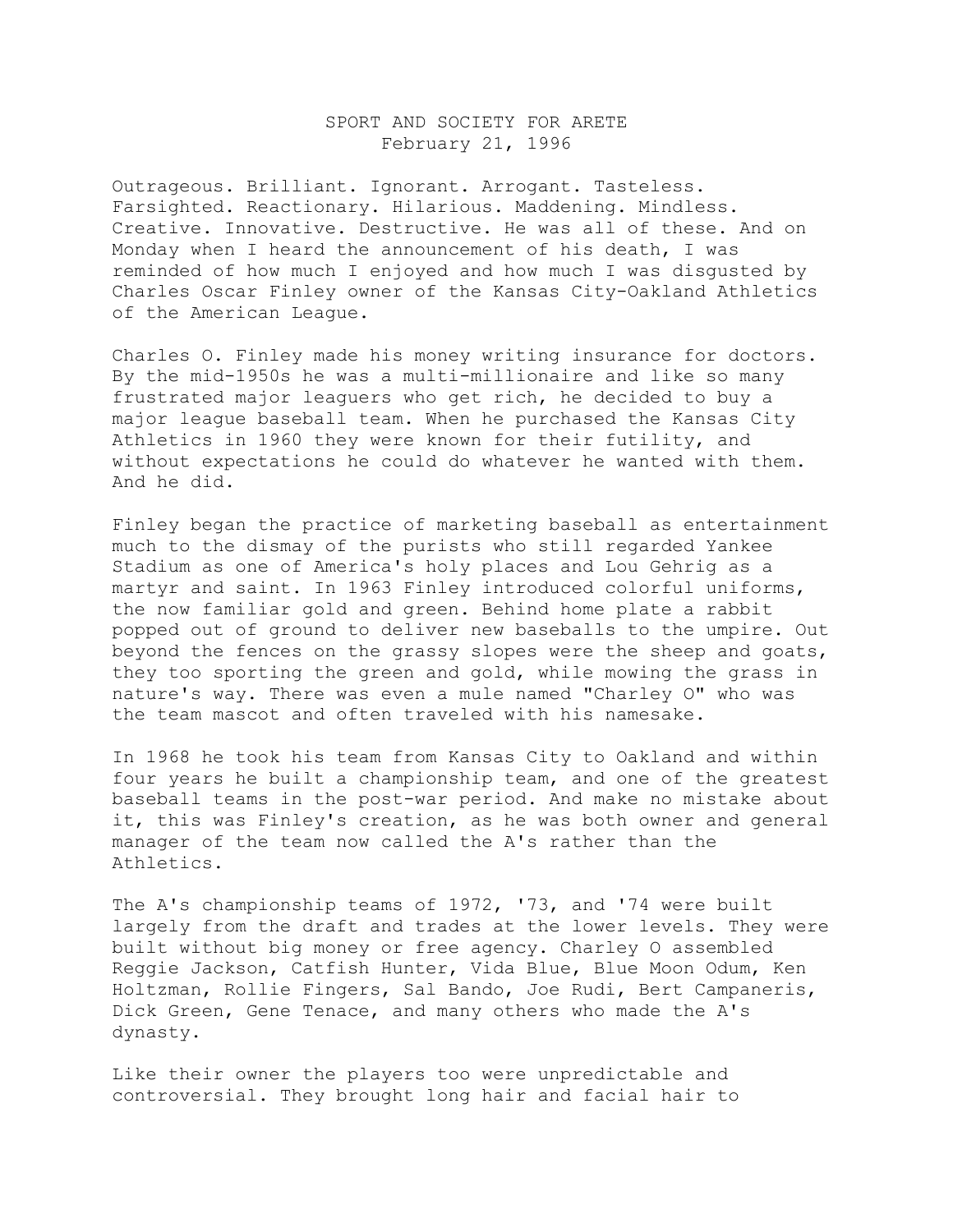baseball, fights to the locker room, and shock to many in baseball. The A's were identified with the counter-culture of the Bay Area, and their World Series with the Cincinnati Reds of short-hair and conservative suits was a melodrama of the early seventies. Middle America was defeated by the longhairs, the counter-culture was superior to the heartland. The A's were one reason many young people came back to the game that was declared in decline with rise of the NFL.

Charley O offered \$300 to any player who would grow a mustache and nearly the whole team did. He put his players in white shoes, gave Hunter the nickname of "Catfish," and even tried to get Vida Blue to legally change his name to "True." Anything to catch the eye or ear of the public.

Finley could be outrageous and reckless. During the 1973 World Series he tried to release Mike Andrews when the second baseman made two errors in the second game against the Mets. Commissioner Kuhn reinstated Andrews and the A's players wore black armbands to protest the actions of their boorish owner. He was booed lustily by the fans and of course the A's won.

He could be infuriating, but you had to love a guy who called Baseball Commissioner Bowie Kuhn "the Village Idiot." This was prompted by Finley's attempt to unload his best players and cut his payroll in 1976. He was the original downsizer, and almost downsized the A's out of existence.

Charles O. Finley will be remembered as a great innovator in the game. It was Finley who brought us night World Series games, which although criticized today, were welcomed amidst great praise in the 70's. It was Finley who championed the Designated Hitter, and even tried the designated runner when he signed trackstar Herb Washington. He advocated orange baseballs for night games and television, and went through managers almost at the same pace as George Steinbrenner.

Finley dismantled the great A's team when agents and free agency took the fun out of the game for him, and when profits were no longer there. In August of 1980, six months after hiring Billy Martin as manager, he sold the A's and left the game. By that time the game he loved was gone, and the great teams he built had faded in memory. His greatest insight was ignored by his fellow owners, when in the face of free-agency he advocated making everyone a free agent, flooding the market, and driving down salaries.